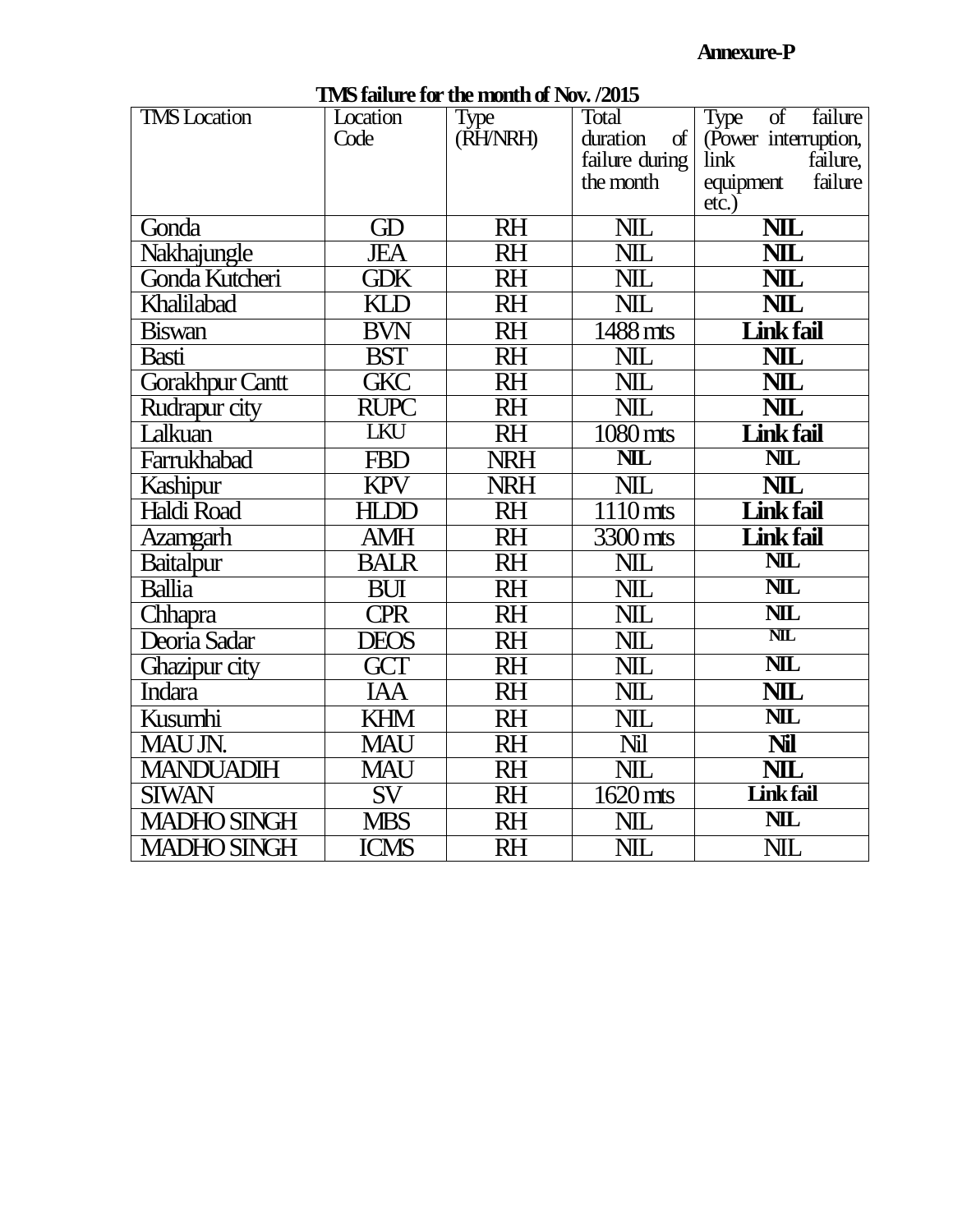| <b>UIS</b> Location   | Code        | <b>Type</b> | <b>Total</b>                 | Equipment       | Link            | <b>Power</b>        | <b>Software</b> |
|-----------------------|-------------|-------------|------------------------------|-----------------|-----------------|---------------------|-----------------|
|                       |             | RH          | Duration of                  | <b>Failures</b> | <b>Failures</b> | <b>Interruption</b> | <b>Failures</b> |
|                       |             | <b>NRH</b>  | failures for<br>the month of |                 |                 |                     |                 |
|                       |             |             | Nov 2015                     |                 |                 |                     |                 |
| <b>Araul Makanpur</b> | <b>ARL</b>  | <b>RH</b>   | 99:00                        | 99:00           |                 |                     |                 |
| <b>Ataria</b>         | AA          | <b>RH</b>   | 30:20                        |                 | 30:20           |                     |                 |
| <b>Badhari Kalan</b>  | <b>BHK</b>  | <b>RH</b>   | 194:10                       | 194:10          |                 |                     |                 |
| <b>Baheri</b>         | <b>BHI</b>  | RH          | 41:45                        |                 | 41:45           |                     |                 |
| <b>Banbasa</b>        | <b>BNSA</b> | <b>RH</b>   | 60:00                        |                 | 60:00           |                     |                 |
| Bangain               | <b>BGAN</b> | <b>RH</b>   | 55:15                        |                 | 55:15           |                     |                 |
| <b>Bansdih road</b>   | <b>BCD</b>  | <b>RH</b>   | 39:20                        |                 | 39:20           |                     |                 |
| Baraharaganj          | <b>BAGJ</b> | <b>RH</b>   | 36:20                        |                 | 36:20           |                     |                 |
| <b>Barhni</b>         | <b>BNY</b>  | <b>RH</b>   | 61:58                        |                 | 61:58           |                     |                 |
| <b>Bhiti</b>          | <b>BYH</b>  | <b>RH</b>   | 34:15                        | 34:15           |                 |                     |                 |
| <b>Bhojipura</b>      | <b>BPR</b>  | <b>RH</b>   | 52:15                        | 52:15           |                 |                     |                 |
| <b>Bichia</b>         | <b>BIC</b>  | <b>RH</b>   | 53:00                        |                 | 53:00           |                     |                 |
| <b>Bijauria</b>       | <b>BJV</b>  | <b>RH</b>   | 68:42                        |                 | 68:42           |                     |                 |
| <b>Biswan</b>         | <b>BVN</b>  | <b>RH</b>   | 122:00                       | 122:00          |                 |                     |                 |
| <b>Brijmanganj</b>    | <b>BMJ</b>  | RH          | 35:30                        |                 | 35:30           |                     |                 |
| Campierganj           | <b>CM</b>   | <b>RH</b>   | 57:00                        |                 | 57:00           |                     |                 |
| Chilhia               | <b>CIH</b>  | <b>RH</b>   | 171:00                       | 171:00          |                 |                     |                 |
| Chilkahar             | <b>CHR</b>  | <b>RH</b>   | 101:10                       |                 | 101:10          |                     |                 |
| Chilwaria             | <b>CLW</b>  | <b>RH</b>   | 226:40                       | 48:30           | 73:40           | 104:30              |                 |
| Daudpur               | <b>DDP</b>  | <b>RH</b>   | 49:00                        |                 | 49:00           |                     |                 |
| <b>Dudahi</b>         | <b>DUE</b>  | <b>RH</b>   | 194:00                       |                 | 194:00          |                     |                 |
| <b>Dudhia Khurd</b>   | <b>DYK</b>  | <b>RH</b>   | 172:25                       |                 | 172:25          |                     |                 |
| Gangadham             | <b>GADM</b> | RH          | 43:00                        |                 | 43:00           |                     |                 |
| Ghughli               | GH          | <b>RH</b>   | 57:20                        | 57:20           |                 |                     |                 |
| Gola Gokarannath      | <b>GK</b>   | RH          | 240:45                       | 240:45          |                 |                     |                 |
| <b>Gyanpur Road</b>   | <b>GYN</b>  | <b>RH</b>   | 35:50                        |                 | 35:50           |                     |                 |
| <b>Hathras City</b>   | <b>HTC</b>  | <b>RH</b>   | 90:30                        | 90:30           |                 |                     |                 |
| Indara                | IAA         | <b>RH</b>   | 85:30                        |                 |                 | 85:30               |                 |
| Itaunja               | IJ          | <b>RH</b>   | 94:00                        |                 | 94:00           |                     |                 |
| <b>Izzatnagar</b>     | <b>IZN</b>  | <b>RH</b>   | 41:50                        | 41:50           |                 |                     |                 |
| <b>Jagatbela</b>      | <b>JTB</b>  | RH          | 80:53                        | 80:53           |                 |                     |                 |
| Jhilahi               | JLHI        | <b>RH</b>   | 235:25                       | 181:05          | 54:20           |                     |                 |
| <b>Kachwa Road</b>    | <b>KWH</b>  | <b>RH</b>   | 39:00                        |                 | 39:00           |                     |                 |
| Kaimganj              | KMJ         | RH          | 89:39                        | 50:50           | 38:49           |                     |                 |
| Kamlapur              | <b>KMP</b>  | <b>RH</b>   | 63:00                        |                 | 31:00           | 32:00               |                 |
| Kannauj               | <b>KJN</b>  | <b>RH</b>   | 28:30                        |                 | 28:30           |                     |                 |
| Kasganj               | <b>KSJ</b>  | RH          | 30:05                        | 30:05           |                 |                     |                 |
| Kashipur              | <b>KPV</b>  | <b>RH</b>   | 281:00                       | 248:30          | 32:30           |                     |                 |
| Katka                 | <b>KFK</b>  | <b>RH</b>   | 44:30                        | 44:30           |                 |                     |                 |
| Khairabad awadh       | KB          | <b>RH</b>   | 41:40                        |                 | 41:40           |                     |                 |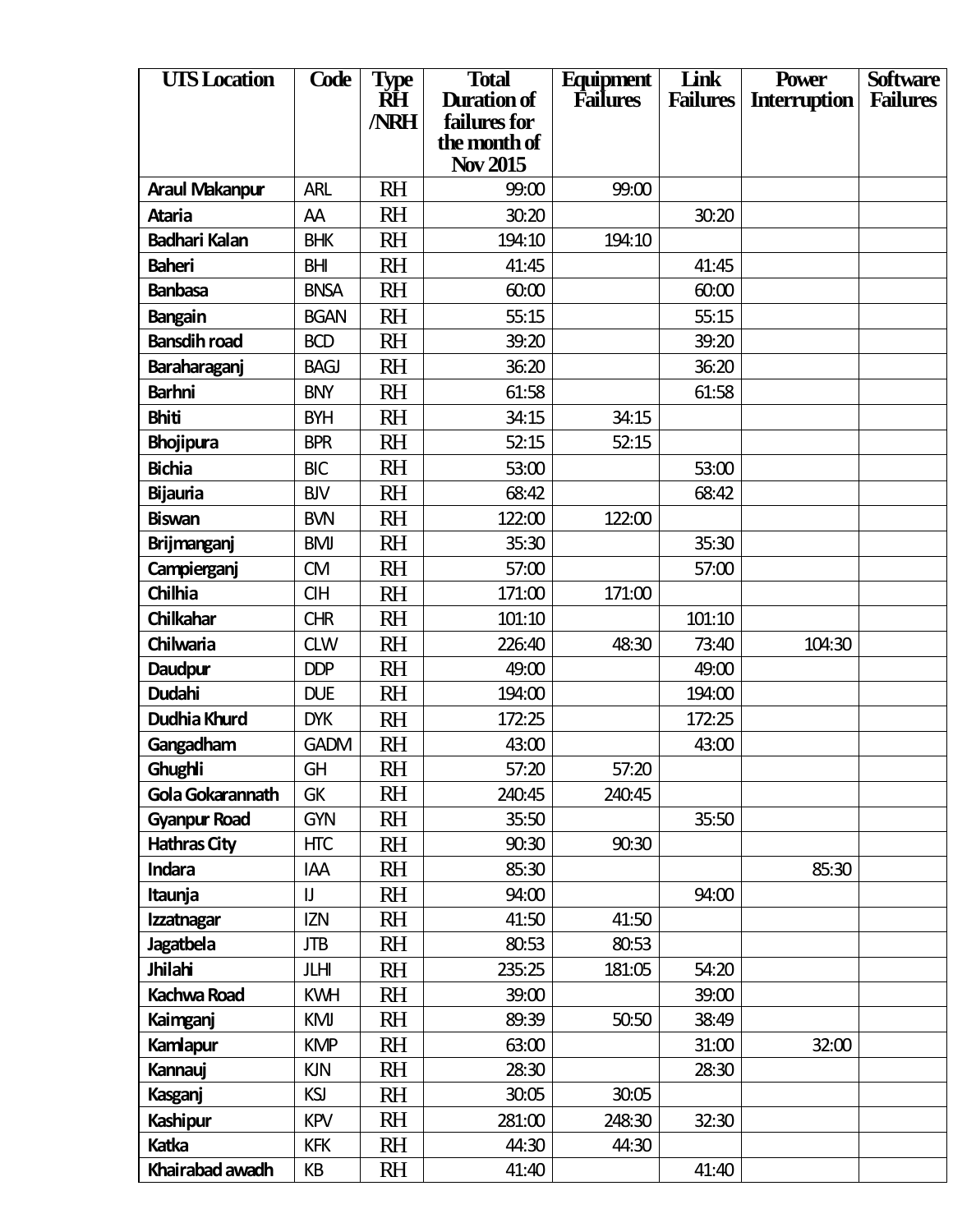| Khudaganj           | <b>KDJ</b>  | <b>RH</b> | 32:00  |        | 32:00  |        |  |
|---------------------|-------------|-----------|--------|--------|--------|--------|--|
| Lachmipur           | <b>LIR</b>  | <b>RH</b> | 75:00  |        | 75:00  |        |  |
| Lakhimpur           | <b>LMP</b>  | <b>RH</b> | 83:38  |        | 83:38  |        |  |
| Lakhpatnagar        | <b>LKNR</b> | <b>RH</b> | 37:30  |        |        | 37:30  |  |
| Lucknow             | <b>LJN</b>  | <b>RH</b> | 135:40 | 135:40 |        |        |  |
| Lucknow city        | LC          | <b>RH</b> | 35:30  |        | 35:30  |        |  |
| Mahmudabad          |             |           |        |        |        |        |  |
| Awadh               | <b>MMB</b>  | <b>RH</b> | 53:50  |        | 53:50  |        |  |
| <b>Maizapur</b>     | <b>MIR</b>  | <b>RH</b> | 103:20 |        | 103:20 |        |  |
| Majhola Pakadia     | <b>MIZ</b>  | <b>RH</b> | 35:30  | 35:30  |        |        |  |
| Makrandpur          | <b>MQP</b>  | <b>RH</b> | 160:14 |        | 160:14 |        |  |
| <b>Mala</b>         | <b>MALA</b> | <b>RH</b> | 50:04  |        | 50:04  |        |  |
| <b>Maniram</b>      | <b>MIM</b>  | <b>RH</b> | 54:00  |        |        | 54:00  |  |
| <b>Marhara</b>      | <b>MHA</b>  | <b>RH</b> | 209:58 | 54:30  | 155:28 |        |  |
| <b>Matera</b>       | МT          | <b>RH</b> | 131:20 |        | 28:20  | 103:00 |  |
| <b>Mendu</b>        | <b>MEU</b>  | <b>RH</b> | 66:30  |        | 66:30  |        |  |
| Mohibullapur        | <b>MBP</b>  | <b>RH</b> | 93:15  | 93:15  |        |        |  |
| <b>Motiganj</b>     | <b>MOTG</b> | <b>RH</b> | 95:40  |        |        | 95:40  |  |
| <b>Muftiganj</b>    | <b>MFJ</b>  | <b>RH</b> | 197:30 |        | 197:30 |        |  |
| <b>Mursan</b>       | <b>MSN</b>  | <b>RH</b> | 90:30  |        | 90:30  |        |  |
| <b>Nigohi</b>       | <b>NOH</b>  | <b>RH</b> | 27:59  |        | 27:59  |        |  |
| <b>Oel</b>          | <b>OEL</b>  | <b>RH</b> | 223:35 |        | 223:35 |        |  |
| Palia kalan         | <b>PLK</b>  | <b>RH</b> | 72:00  |        | 72:00  |        |  |
| Parsa               | <b>PRZ</b>  | <b>RH</b> | 84:00  |        | 84:00  |        |  |
| Pepeganj            | PJ          | <b>RH</b> | 123:50 |        | 123:50 |        |  |
| Phariha             | <b>PHY</b>  | <b>RH</b> | 51:40  |        | 51:40  |        |  |
| Pipalsana           | <b>PLS</b>  | <b>RH</b> | 59:32  |        | 59:32  |        |  |
| Pipridih            | PPH         | <b>RH</b> | 84:00  |        | 84:00  |        |  |
| Ramnagar            | <b>RMR</b>  | <b>RH</b> | 32:30  |        | 32:30  |        |  |
| Ramnathpur          | <b>RTR</b>  | <b>RH</b> | 126:30 |        | 126:30 |        |  |
| Rasra               | <b>RSR</b>  | <b>RH</b> | 94:50  |        | 94:50  |        |  |
| Ratanpura           | <b>RTP</b>  | <b>RH</b> | 73:30  |        | 73:30  |        |  |
| Reoti               | <b>ROI</b>  | <b>RH</b> | 127:25 |        | 127:25 |        |  |
| <b>Risia</b>        | <b>RS</b>   | <b>RH</b> | 31:00  |        | 31:00  |        |  |
| Roshanpur           | <b>RHN</b>  | <b>RH</b> | 32:30  |        | 32:30  |        |  |
| Rudain              | <b>RDN</b>  | <b>RH</b> | 60:00  | 30:00  | 30:00  |        |  |
| <b>Sahawar Town</b> | <b>SWRT</b> | <b>RH</b> | 110:00 | 110:00 |        |        |  |
| Sarai Rani          | <b>RKS</b>  | <b>RH</b> | 105:00 | 105:00 |        |        |  |
| Sarayan             | SYU         | <b>RH</b> | 118:00 | 118:00 |        |        |  |
| <b>Shahgarh</b>     | SG          | <b>RH</b> | 72:40  |        | 72:40  |        |  |
| Shahi               | <b>SSC</b>  | <b>RH</b> | 41:00  | 41:00  |        |        |  |
| Shamsabad           | <b>SSD</b>  | <b>RH</b> | 27:00  |        | 27:00  |        |  |
| Sidhauli            | <b>SD</b>   | <b>RH</b> | 278:30 | 278:30 |        |        |  |
| Siswa Bazar         | <b>SBZ</b>  | <b>RH</b> | 183:00 | 183:00 |        |        |  |
| <b>Sitapur</b>      | <b>STP</b>  | <b>RH</b> | 192:15 | 192:15 |        |        |  |
| Sonai               | <b>SYZ</b>  | <b>RH</b> | 135:07 |        | 135:07 |        |  |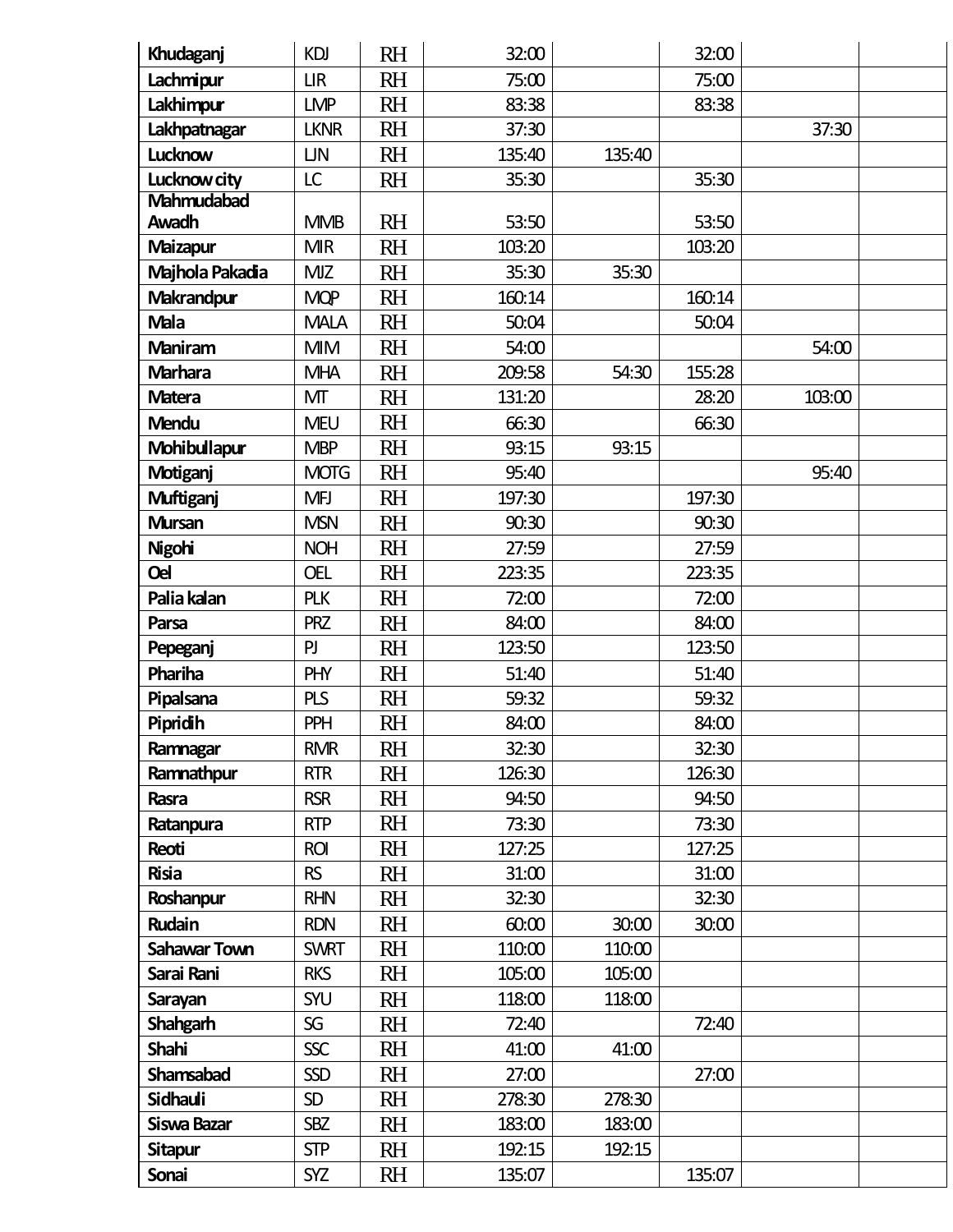| Sudhiamau           | <b>SDAM</b> | RH | 31:30   |         | 31:30   |        |  |
|---------------------|-------------|----|---------|---------|---------|--------|--|
| <b>Tamkuhi Road</b> | Toi         | RH | 118:20  | 87:00   | 31:20   |        |  |
| Tanakpur            | <b>TPU</b>  | RH | 65:30   |         | 65:30   |        |  |
| <b>Tikunia</b>      | <b>TQN</b>  | RH | 27:30   |         | 27:30   |        |  |
| <b>Grand Total</b>  |             | RH | 8128:44 | 3251:08 | 4365:26 | 512:10 |  |

# **VARANASI DIVISION**

### **PRS FAILURE FOR THE MONTH OF NVEMBER'15**

|                |                 |                            |                         | <b>Total</b>                           |                                     |                |  |
|----------------|-----------------|----------------------------|-------------------------|----------------------------------------|-------------------------------------|----------------|--|
| $Sl$ .<br>No.  | <b>Location</b> | <b>Station Name</b>        | <b>Type</b><br>(RH/NRH) | <b>Failure</b><br>$(\ln \mathbf{Min})$ | <b>Power</b><br><b>Interruption</b> | $\bf{I}$<br>Fa |  |
|                |                 |                            |                         |                                        |                                     |                |  |
| 1              | <b>ALY</b>      | <b>ALLAHABAD CITY</b>      | <b>RH</b>               | $\boldsymbol{0}$                       | $\overline{0}$                      |                |  |
| $\overline{2}$ | <b>AMH</b>      | <b>AZAMGARH</b>            | <b>RH</b>               | 345                                    | 75                                  |                |  |
| 3              | <b>ARJ</b>      | <b>AURIHAR</b>             | <b>RH</b>               | 405                                    | $\boldsymbol{0}$                    |                |  |
| $\overline{4}$ | <b>BCY</b>      | <b>VARANASI CITY</b>       | <b>RH</b>               | 235                                    | $\overline{0}$                      |                |  |
| 5              | <b>BHTR</b>     | <b>BHATPAR RANI</b>        | <b>RH</b>               | $\boldsymbol{0}$                       | $\overline{0}$                      |                |  |
| 6              | <b>BLTR</b>     | <b>BELTHARA ROAD</b>       | <b>RH</b>               | 45                                     | $\overline{0}$                      |                |  |
| 7              | <b>BTT</b>      | <b>BHATNI JN.</b>          | <b>RH</b>               | $\boldsymbol{0}$                       | $\overline{0}$                      |                |  |
| 8              | <b>BUI</b>      | <b>BALLIA</b>              | <b>RH</b>               | $\boldsymbol{0}$                       | $\overline{0}$                      |                |  |
| 9              | $\alpha$        | <b>CHAURI CHAURA</b>       | <b>RH</b>               | 115                                    | 115                                 |                |  |
| 10             | $\overline{C}$  | <b>CHHAPRA KACHERY</b>     | <b>RH</b>               | 255                                    | $\overline{0}$                      |                |  |
| 11             | <b>CPJ</b>      | <b>KAPTANGAN</b>           | <b>RH</b>               | 680                                    | $\overline{0}$                      |                |  |
| 12             | <b>CPR</b>      | <b>CHHAPRA JN.</b>         | <b>RH</b>               | 83                                     | $\overline{0}$                      |                |  |
| 13             | <b>PCCC</b>     | <b>CHHAPRA COLLECTRATE</b> | <b>NRH</b>              | 245                                    | $\overline{0}$                      |                |  |
| 14             | <b>DDA</b>      | <b>DURAUNDHA</b>           | <b>RH</b>               | 540                                    | $\overline{0}$                      |                |  |
| 15             | <b>DEOS</b>     | <b>DEORIA SADAR</b>        | <b>RH</b>               | 90                                     | $\overline{0}$                      |                |  |
| 16             | <b>DLR</b>      | <b>DULLAHPUR</b>           | <b>RH</b>               | $\boldsymbol{0}$                       | $\overline{0}$                      |                |  |
| 17             | <b>DUE</b>      | <b>DUDAHI</b>              | <b>RH</b>               | 1440                                   | $\overline{0}$                      |                |  |
| 18             | <b>DWDI</b>     | <b>DIGHWA DUBAULI</b>      | <b>RH</b>               | $\boldsymbol{0}$                       | $\overline{0}$                      |                |  |
| 19             | EM              | <b>EKMA</b>                | <b>RH</b>               | 265                                    | $\overline{0}$                      |                |  |
| 20             | <b>GB</b>       | <b>GAURI BAZAR</b>         | <b>RH</b>               | $\boldsymbol{0}$                       | $\boldsymbol{0}$                    |                |  |
| 21             | <b>GCT</b>      | <b>GHAZIPUR CITY</b>       | <b>RH</b>               | 60                                     | $\boldsymbol{0}$                    |                |  |
| 22             | <b>GH</b>       | <b>GHUGHALI</b>            | <b>RH</b>               | 4420                                   | $\boldsymbol{0}$                    |                |  |
| 23             | <b>GOPG</b>     | <b>GOPALGANI</b>           | <b>RH</b>               | 2915                                   | $\boldsymbol{0}$                    |                |  |
| 24             | <b>GYN</b>      | <b>GYANPUR ROAD</b>        | <b>RH</b>               | $\boldsymbol{0}$                       | $\boldsymbol{0}$                    |                |  |
| 25             | <b>HIW</b>      | <b>HATHUWA</b>             | <b>RH</b>               | $\boldsymbol{0}$                       | $\overline{0}$                      |                |  |
| 26             | IAA             | <b>INDARA JN.</b>          | <b>RH</b>               | <b>1770</b>                            | 1770                                |                |  |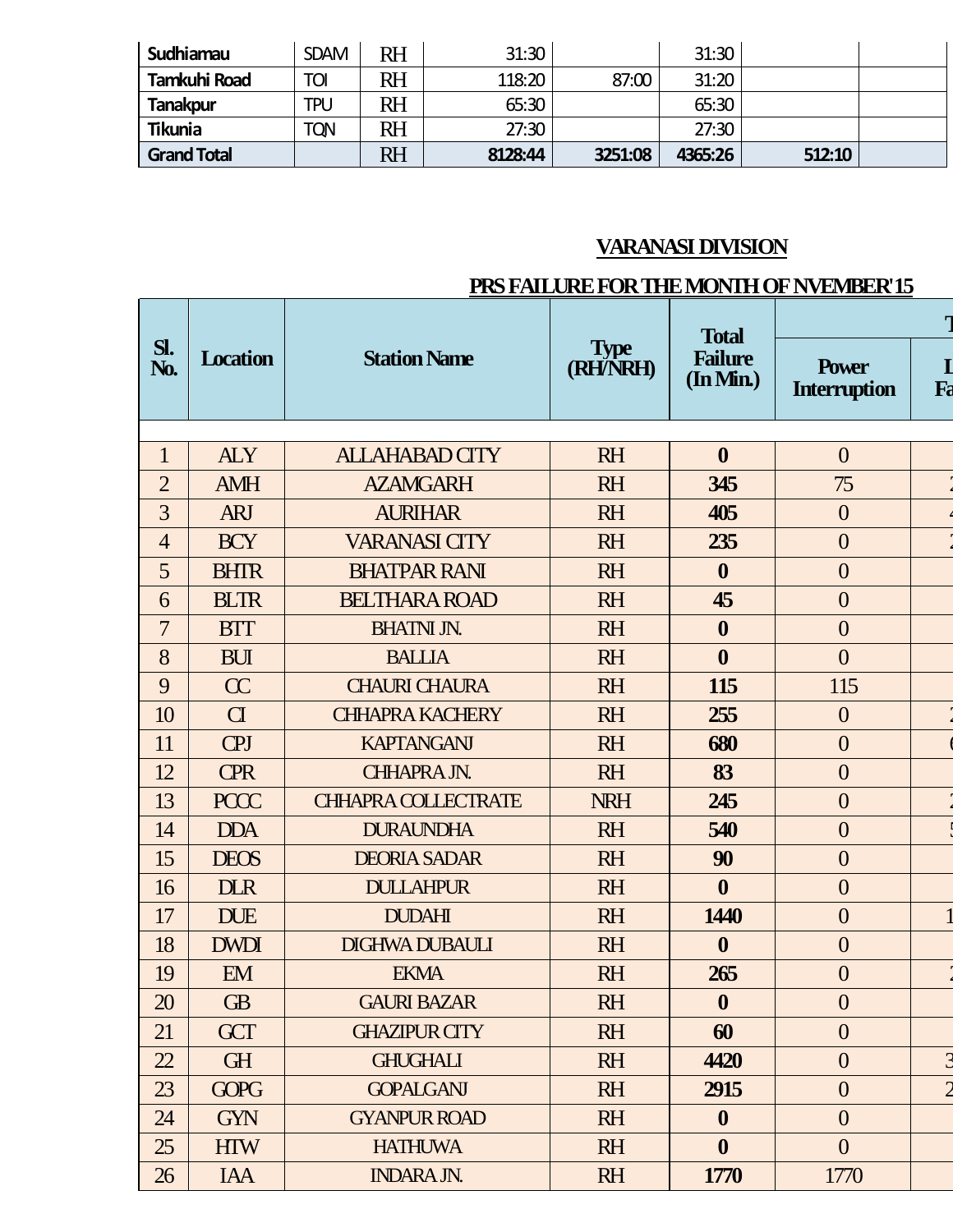| 27 | <b>JGP</b>       | <b>JALALPUR</b>       | <b>RH</b>  | $\boldsymbol{0}$ | $\overline{0}$   |                |
|----|------------------|-----------------------|------------|------------------|------------------|----------------|
| 28 | $\mathbf{J}$     | <b>JHUSI</b>          | <b>RH</b>  | 200              | 180              |                |
| 29 | <b>JKN</b>       | <b>JAKHANIA</b>       | <b>RH</b>  | 662              | $\overline{0}$   |                |
| 30 | <b>KRND</b>      | <b>KHORASAN ROAD</b>  | <b>RH</b>  | 720              | $\overline{0}$   |                |
| 31 | <b>KZA</b>       | <b>KHADDA</b>         | <b>RH</b>  | 505              | $\overline{0}$   |                |
| 32 | <b>LRD</b>       | <b>LAR ROAD</b>       | <b>RH</b>  | 45               | $\overline{0}$   |                |
| 33 | <b>MAU</b>       | MAU JN.               | <b>RH</b>  | $\mathbf{0}$     | $\overline{0}$   |                |
| 34 | <b>MBS</b>       | <b>MADHO SINGH</b>    | <b>RH</b>  | 635              | $\overline{0}$   |                |
| 35 | <b>MEW</b>       | <b>MARHAUDA</b>       | <b>RH</b>  | $\mathbf{0}$     | $\overline{0}$   |                |
| 36 | <b>MGZ</b>       | <b>MAHRAJGANJ</b>     | <b>NRH</b> | 2610             | $\overline{0}$   | $\overline{2}$ |
| 37 | <b>MHC</b>       | <b>MASHRAKH</b>       | <b>RH</b>  | $\boldsymbol{0}$ | $\overline{0}$   |                |
| 38 | <b>MMA</b>       | <b>MUHAMMDABAD</b>    | <b>RH</b>  | 1023             | $\overline{0}$   |                |
| 39 | <b>MUV</b>       | <b>MANDUADIH</b>      | <b>RH</b>  | 425              | $\overline{0}$   |                |
| 40 | <b>MW</b>        | <b>MAIRWA</b>         | <b>RH</b>  | $\boldsymbol{0}$ | $\overline{0}$   |                |
| 41 | <b>POU</b>       | <b>PADRAUNA</b>       | <b>RH</b>  | 2620             | $\overline{0}$   |                |
| 42 | <b>PPC</b>       | <b>PIPRAICH</b>       | <b>RH</b>  | $\boldsymbol{0}$ | $\overline{0}$   |                |
| 43 | <b>RSR</b>       | <b>RASRA</b>          | <b>RH</b>  | 3870             | 2475             |                |
| 44 | <b>RTU</b>       | <b>RATANSARAI</b>     | <b>RH</b>  | $\boldsymbol{0}$ | $\overline{0}$   |                |
| 45 | <b>SAA</b>       | <b>SATHIAON</b>       | <b>RH</b>  | 520              | $\overline{0}$   |                |
| 46 | <b>SBZ</b>       | <b>SISWA BAZAR</b>    | <b>RH</b>  | 680              | 300              |                |
| 47 | <b>SDT</b>       | <b>SADAT</b>          | <b>RH</b>  | 900              | $\overline{0}$   |                |
| 48 | SIP              | <b>SUREMANPUR</b>     | <b>RH</b>  | $\boldsymbol{0}$ | $\overline{0}$   |                |
| 49 | <b>SMZ</b>       | <b>SARAIMIR</b>       | <b>RH</b>  | 1855             | $\overline{0}$   |                |
| 50 | <b>SQW</b>       | <b>SIDHWALIA</b>      | <b>RH</b>  | $\boldsymbol{0}$ | $\overline{0}$   |                |
| 51 | <b>SRNT</b>      | <b>SARNATH</b>        | <b>RH</b>  | 465              | $\overline{0}$   |                |
| 52 | <b>SRU</b>       | <b>SALEMPUR</b>       | <b>RH</b>  | 105              | $\overline{0}$   |                |
| 53 | <b>STW</b>       | <b>SAHATWAR</b>       | <b>RH</b>  | $\boldsymbol{0}$ | $\overline{0}$   |                |
| 54 | SV               | SIWAN JN.             | <b>RH</b>  | 215              | 15               |                |
| 55 | <b>THE</b>       | THAWE JN.             | <b>RH</b>  | $\mathbf{0}$     | $\overline{0}$   |                |
| 56 | <b>TOI</b>       | <b>TAMKUHI ROAD</b>   | <b>RH</b>  | 2730             | $\overline{0}$   |                |
| 57 | <b>YFP</b>       | <b>YUSUFPUR</b>       | <b>RH</b>  | 1110             | $\overline{0}$   |                |
| 58 | <b>ZRDE</b>      | <b>JIRADEI</b>        | <b>RH</b>  | $\boldsymbol{0}$ | $\overline{0}$   |                |
| 59 | <b>PBRH</b>      | <b>BARHAJ BAZAR</b>   | <b>NRH</b> | $\boldsymbol{0}$ | $\overline{0}$   |                |
| 60 | <b>DLW</b>       | <b>DLW</b>            | <b>NRH</b> | 576              | $\overline{0}$   |                |
| 61 | P <sub>266</sub> | <b>GYANPUR P.OFF.</b> | <b>NRH</b> | 25               | $\overline{0}$   |                |
| 62 | P <sub>267</sub> | PATHARDEVA P.OFF.     | <b>NRH</b> | $\boldsymbol{0}$ | $\overline{0}$   |                |
| 63 | P <sub>268</sub> | <b>HATA P.OFF.</b>    | <b>NRH</b> | $\boldsymbol{0}$ | $\overline{0}$   |                |
| 64 | P <sub>269</sub> | <b>GHOSI</b>          | <b>NRH</b> | $\boldsymbol{0}$ | $\overline{0}$   |                |
| 65 | P301             | RUDRAPUR P.OFF.       | <b>NRH</b> | $\boldsymbol{0}$ | $\overline{0}$   |                |
| 66 | P307             | KUSHINAGAR P.OFF.     | <b>NRH</b> | 2160             | $\boldsymbol{0}$ | $\overline{c}$ |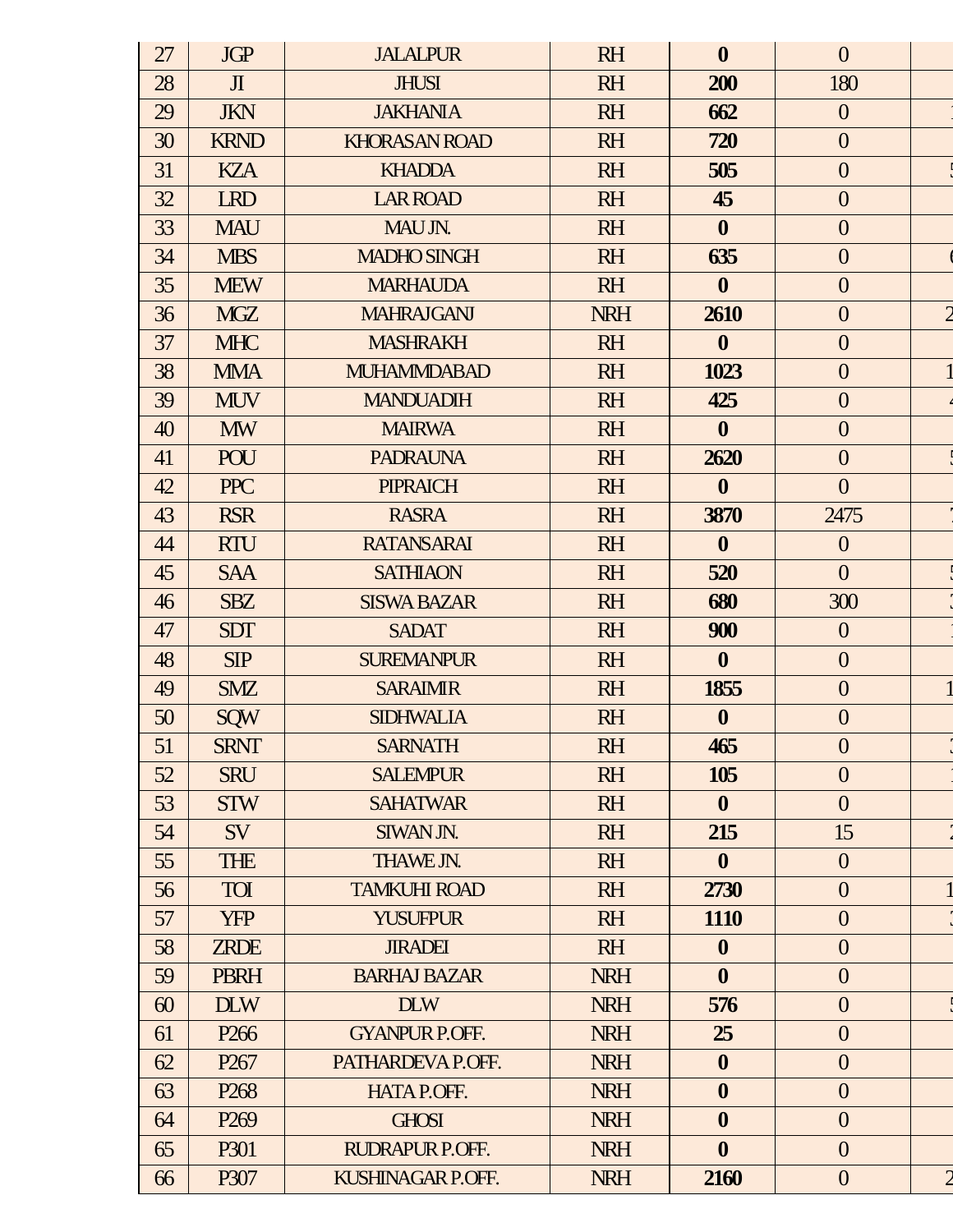| PRS FAILURE FOR THE MONTH OF Nov/2015 |                      |                         |                 |                                                                         |                              |                        |                                     |                                   |  |
|---------------------------------------|----------------------|-------------------------|-----------------|-------------------------------------------------------------------------|------------------------------|------------------------|-------------------------------------|-----------------------------------|--|
| <b>SN</b>                             | <b>LOCATION</b>      | <b>Location</b><br>Code | <b>RH/NRH</b>   | <b>Total</b><br><b>Duration</b><br>of<br><b>Failure</b><br>in<br>minute | <b>Equipement</b><br>failure | Link<br><b>Failure</b> | <b>Power</b><br><b>Failur</b>       | <b>Software</b><br><b>Failure</b> |  |
| 1                                     | Ramnagar             | <b>RMR</b>              | <b>RH</b>       | 1165                                                                    | 35                           | 1130                   | $\overline{\phantom{0}}$            | —                                 |  |
| $\overline{2}$                        | Kashipur             | <b>KPV</b>              | <b>RH</b>       | 1165                                                                    |                              | 1130                   | 35                                  |                                   |  |
| $\overline{\mathbf{4}}$               | Ranikhet             | <b>RKT</b>              | <b>NRH</b>      | 960                                                                     | --                           | 960                    | $\overline{\phantom{0}}$            | --                                |  |
| $\overline{\mathbf{5}}$               | <b>Tanakpur</b>      | <b>TPU</b>              | <b>RH</b>       | 2625                                                                    | --                           | 2625                   | --                                  | —                                 |  |
| 6                                     | <b>Banbasa</b>       | <b>BNSA</b>             | <b>RH</b>       | 420                                                                     |                              | 420                    |                                     |                                   |  |
| 7                                     | Kannauj              | <b>KJN</b>              | <b>RH</b>       | 2001                                                                    | 590                          | 1411                   | --                                  |                                   |  |
| 8                                     | Kalyanpur            | <b>KAP</b>              | <b>RH</b>       | 166                                                                     | --                           | 166                    | --                                  | —                                 |  |
| 9                                     | Mathura D            | <b>MRTD</b>             | <b>Deffence</b> | 780                                                                     | 315                          | 465                    |                                     |                                   |  |
| 10                                    | Kamalganj            | KLJ                     | <b>RH</b>       | 300                                                                     | 240                          | 60                     | $\overline{\phantom{0}}$            | --                                |  |
| 11                                    | Bajpur               | <b>BPZ</b>              | <b>RH</b>       | 240                                                                     |                              |                        | 240                                 |                                   |  |
| 12                                    | Hathras City         | <b>HTC</b>              | <b>RH</b>       | 3054                                                                    | 2764                         | 290                    |                                     |                                   |  |
| $\overline{13}$                       | Kaimganj             | <b>KMJ</b>              | <b>RH</b>       | 1070                                                                    | 1070                         |                        |                                     |                                   |  |
| 14                                    | Nainital HC          | <b>NNTHC</b>            | <b>NRH</b>      | 115                                                                     | $\overline{\phantom{a}}$     | --                     | 115                                 | --                                |  |
| 15                                    | <b>Bilaspur Road</b> | <b>BLQR</b>             | <b>RH</b>       | 218                                                                     | 218                          |                        |                                     |                                   |  |
| 16                                    | Kichcha              | KHH                     | <b>RH</b>       | 375                                                                     | 375                          | --                     | $\overline{\phantom{a}}$            | --                                |  |
| 17                                    | Lalkua               | <b>LKU</b>              | <b>RH</b>       | 45                                                                      | 45                           |                        | $-$                                 |                                   |  |
| $\overline{18}$                       | Champawat            | <b>CHUT</b>             | $\overline{P}$  | 265                                                                     | --                           | 265                    | --                                  | --                                |  |
| 19                                    | <b>Rudarpur City</b> | <b>RUPC</b>             | <b>RH</b>       | 760                                                                     | --                           | 760                    | $\hspace{0.05cm}$ $\hspace{0.05cm}$ | --                                |  |
| 20                                    | Kasganj              | KSI                     | <b>RH</b>       | 280                                                                     | $\overline{\phantom{0}}$     | 280                    | --                                  | --                                |  |
| 21                                    | Bhojipura            | <b>BPR</b>              | <b>RH</b>       | 1955                                                                    | 1955                         | --                     | --                                  | --                                |  |
| $\overline{22}$                       | Fatehgarh            | <b>FGR</b>              | <b>RH</b>       | $\overline{313}$                                                        | 40                           | $\overline{273}$       | --                                  |                                   |  |
| 23                                    | Mathura              | <b>MRT</b>              | <b>RH</b>       | 327                                                                     | 210                          | 117                    | --                                  | --                                |  |
| $\overline{24}$                       | SikandraRao          | <b>SKA</b>              | <b>RH</b>       | 105                                                                     | 105                          |                        |                                     |                                   |  |
| 25                                    | Puranpur             | <b>PP</b>               | <b>RH</b>       | 135                                                                     | 135                          |                        | --                                  |                                   |  |
| 26                                    | Shahjahanpur         | <b>SZP</b>              | <b>RH</b>       | 227                                                                     | 33                           | 194                    | --                                  |                                   |  |
| $\overline{27}$                       | <b>Bareilly City</b> | <b>BC</b>               | <b>RH</b>       | 25                                                                      | 25                           | --                     | --                                  |                                   |  |
| 28                                    | Khatima              | <b>KHMA</b>             | <b>RH</b>       | 970                                                                     | 250                          | 720                    | --                                  |                                   |  |
| 29                                    | <b>Banbasa</b>       | <b>BNSA</b>             | <b>RH</b>       | 975                                                                     | --                           | 975                    | --                                  | --                                |  |
| 30                                    | Shahmatganj          | <b>SMG</b>              | PO              | 420                                                                     | --                           | 420                    | --                                  |                                   |  |
| 31                                    | Nainital             | <b>NNT</b>              | <b>NRH</b>      | 135                                                                     | --                           | 135                    | --                                  |                                   |  |
| 32                                    | Baheri               | <b>BHI</b>              | <b>RH</b>       | 120                                                                     | 120                          | --                     | --                                  |                                   |  |
| $\overline{33}$                       | Gursahaiganj         | <b>GHJ</b>              | <b>RH</b>       | 435                                                                     | 435                          | $\qquad \qquad -$      | --                                  |                                   |  |

### LJN DIV. PRS FAILURE OF Nov. - 15

| SNo. | <b>PRS Location</b> | <b>PRS</b><br>Code | Type<br>RH/NRH | <b>Total duration of</b><br>failure during<br>the month of<br><b>Nov.-15</b> | <b>Type of Failure</b>       |
|------|---------------------|--------------------|----------------|------------------------------------------------------------------------------|------------------------------|
|      | Ananadnagar         | <b>ANDN</b>        | RH             | 0:30:00                                                                      | <b>Electric Interruption</b> |
|      | Balrampur           | RI P               | RH             | 6:00:00                                                                      | Link Loss                    |